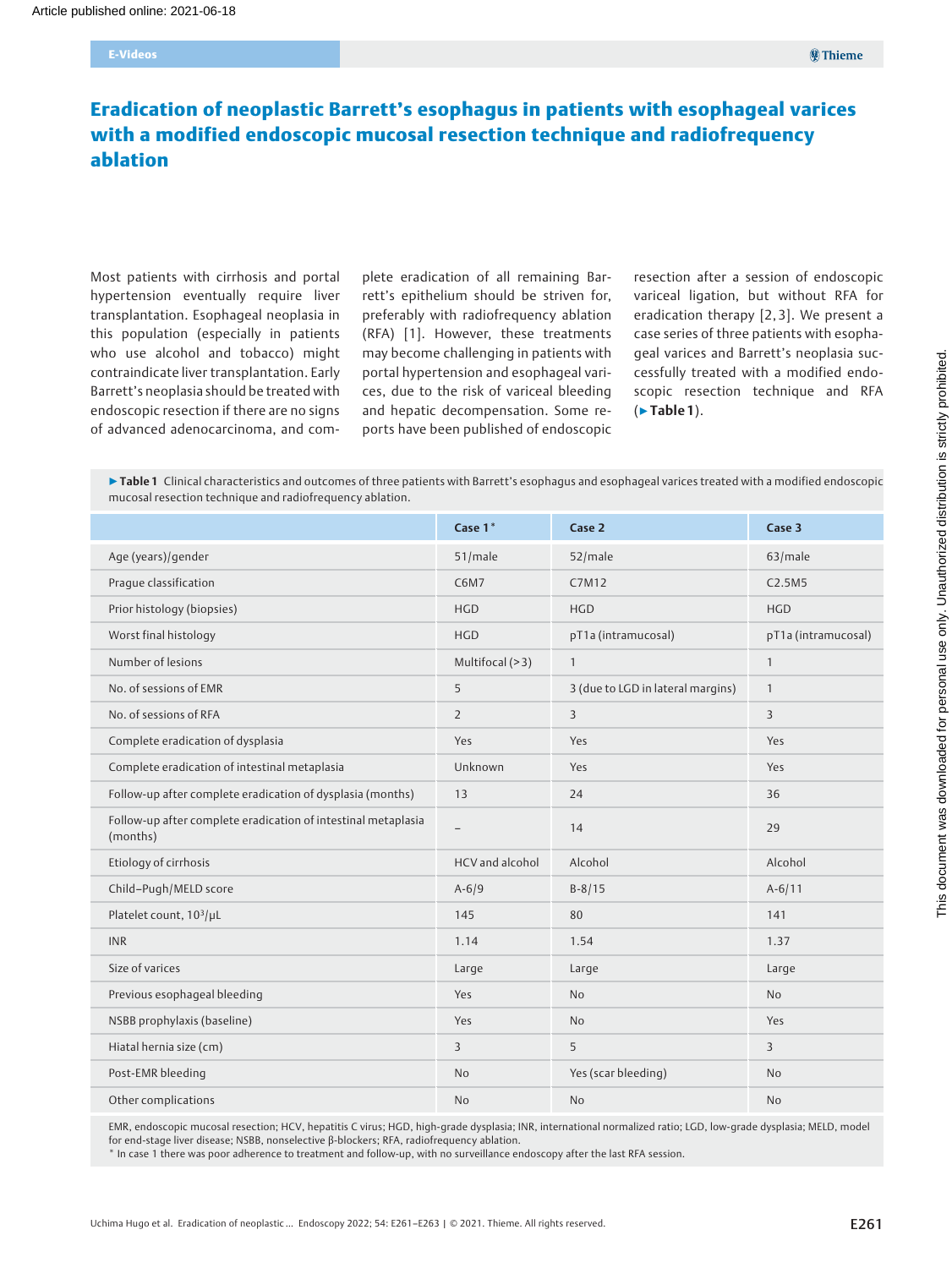

▶ Fig. 1 The flow of the esophageal varices is from distal to proximal in the esophagus, as shown by the arrows. The target lesion is adjacent to the esophageal varices.

Esophageal varices were confirmed by endoscopic ultrasound on prior endoscopy. All procedures were performed with the patient under deep sedation, and with antibiotic prophylaxis and somatostatin perfusion. After identifying and marking the target lesion, we "blocked" the distal-to-proximal variceal flow by endoscopic band ligation of visible esophageal varices distal to the lesion. Conventional band ligation-assisted endoscopic mucosal resection (EMR) of the target lesion was then performed in

the same session ( $\blacktriangleright$  Fig. 1,  $\blacktriangleright$  Fig. 2). Another EMR session was used if needed. When the lesions were completely removed, RFA was performed in a further session until complete eradication of Barrett's esophagus was achieved (▶Video 1, Case 3). No intraprocedural complications occurred. One patient presented delayed bleeding 8 days after EMR, but this did not require endoscopic treatment. No other relevant complications were seen.

In conclusion, EMR of dysplastic lesions in Barrett's esophagus with underlying esophageal varices, followed by RFA for complete eradication, is feasible. The use of band ligation to decrease the blood flow prior to EMR may be helpful.

Endoscopy\_UCTN\_Code\_TTT\_1AO\_2AF

### Competing interests

The authors declare that they have no conflict of interest.

### The authors

### Hugo Uchima<sup>1[,](https://orcid.org/0000-0001-8411-4993) 2, 3</sup> Michel Blé<sup>3</sup>, David Busquets<sup>1</sup>, Isabel Serra<sup>1</sup>, Carmen López<sup>1</sup>, Xavier Aldequer<sup>1</sup>, Carlos Huertas<sup>1</sup>

- 1 University Hospital Dr. Josep Trueta, Girona, Spain
- 2 Germans Trias i Pujol Hospital, Badalona, Spain
- 3 Endoscopy Unit, Teknon Medical Center, Quirónsalud Hospital, Barcelona, Spain

## Corresponding author

#### Hugo Uchima, MD

Endoscopy Unit, Teknon Medical Center, Vilana 12 Planta 1, Barcelona 08017, Spain huchima.germanstrias@gencat.cat



▶Fig. 2 a-c Sequence of the modified band-ligation-assisted endoscopic mucosal resection (EMR). a The target lesion. b The esophageal varices are ligated distal to the target lesion to "block" the blood flow prior to EMR. c Post-EMR defect.